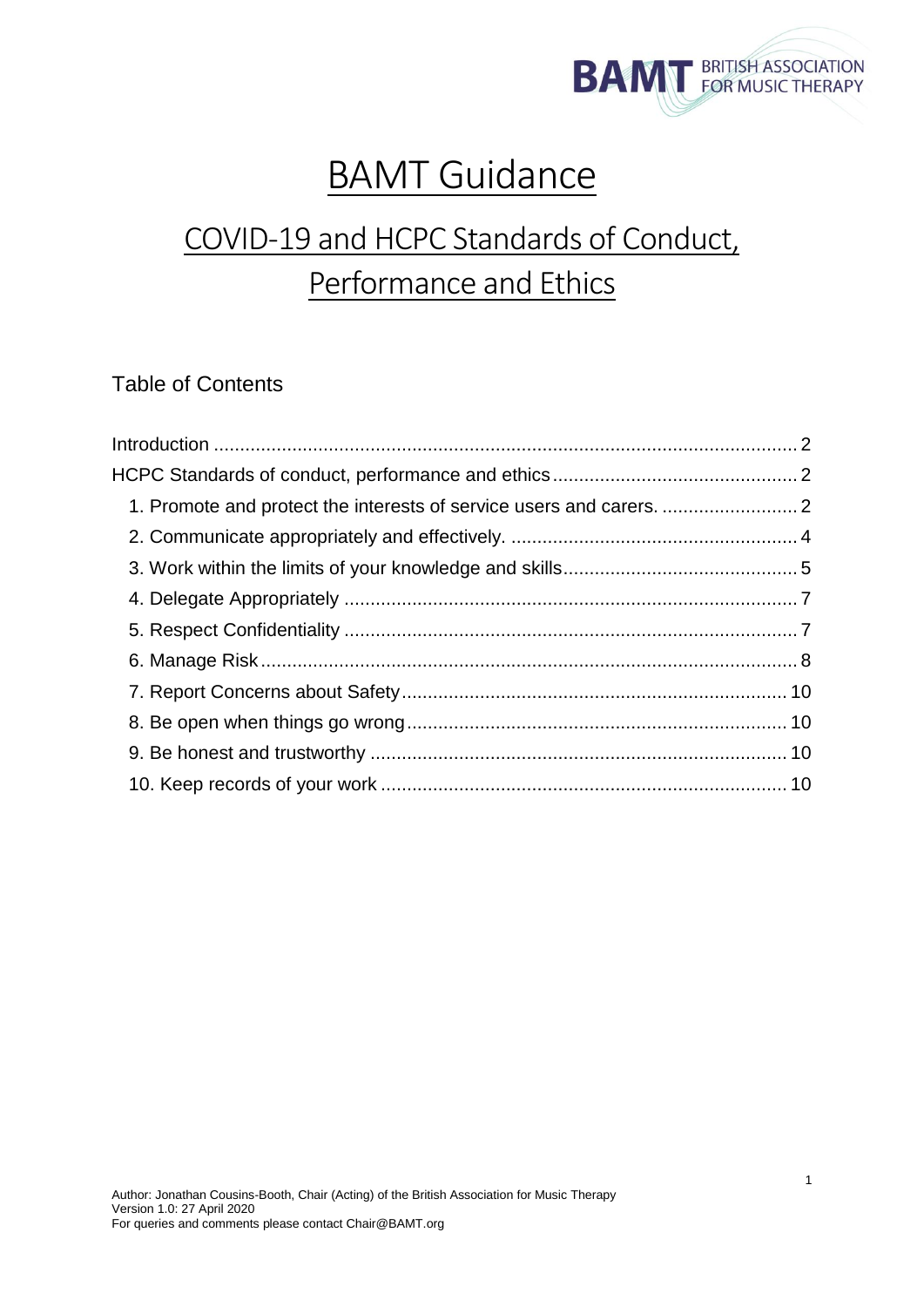

# **Introduction**

This guidance is for HCPC registered music therapists who are currently practicing (remotely or in-person) or have been redeployed to work elsewhere by their employers. It seeks to offer guidance on how the HCPC standards of conduct, performance and ethics can continue to be adhered to irrespective of how the therapist is currently working as well as the scope of practice for a Music Therapist who is redeployed by their employer.

This document will cover relevant points under each of the standards. Where standards are not impacted by the change in practice, these have not been included. These are standards *8. Be open when things go wrong*, and *9. Be honest and trustworthy*. This guidance does not replace or override any guidance that is released by the HCPC. The full HCPC Standards of conduct, performance and ethics, as well as associated documents on COVID-19 can be found [here.](https://www.hcpc-uk.org/standards/standards-of-conduct-performance-and-ethics/) For more specific guidance that is outside of the remit of this document please refer to the BAMT Guidance for Music Therapists during the COVID-19 Outbreak, which can be found [here.](file:///C:/Users/Jonathan.Booth/Downloads/BAMT%20Guidance%20for%20Music%20Therapists%20during%20COVID-19%20outbreak%20(9%20Apr%202020).pdf)

# <span id="page-1-1"></span><span id="page-1-0"></span>**HCPC Standards of conduct, performance and ethics**

#### **1. Promote and protect the interests of service users and carers.**

1.1 You must treat service users and carers as individuals, respecting their privacy and dignity.

1.2 You must work in partnership with service users and carers, involving them, where appropriate, in decisions about the care, treatment or other services to be provided.

1.3 You must encourage and help service users, where appropriate, to maintain their own health and well-being, and support them so they can make informed decisions.

1.4 You must make sure that you have consent from service users or other appropriate authority before you provide care, treatment or other services.

1.5 You must not discriminate against service users, carers or colleagues by allowing your personal views to affect your professional relationships or the care, treatment or other services that you provide.

1.6 You must challenge colleagues if you think that they have discriminated against, or are discriminating against, service users, carers and colleagues.

1.7 You must keep your relationships with service users and carers professional.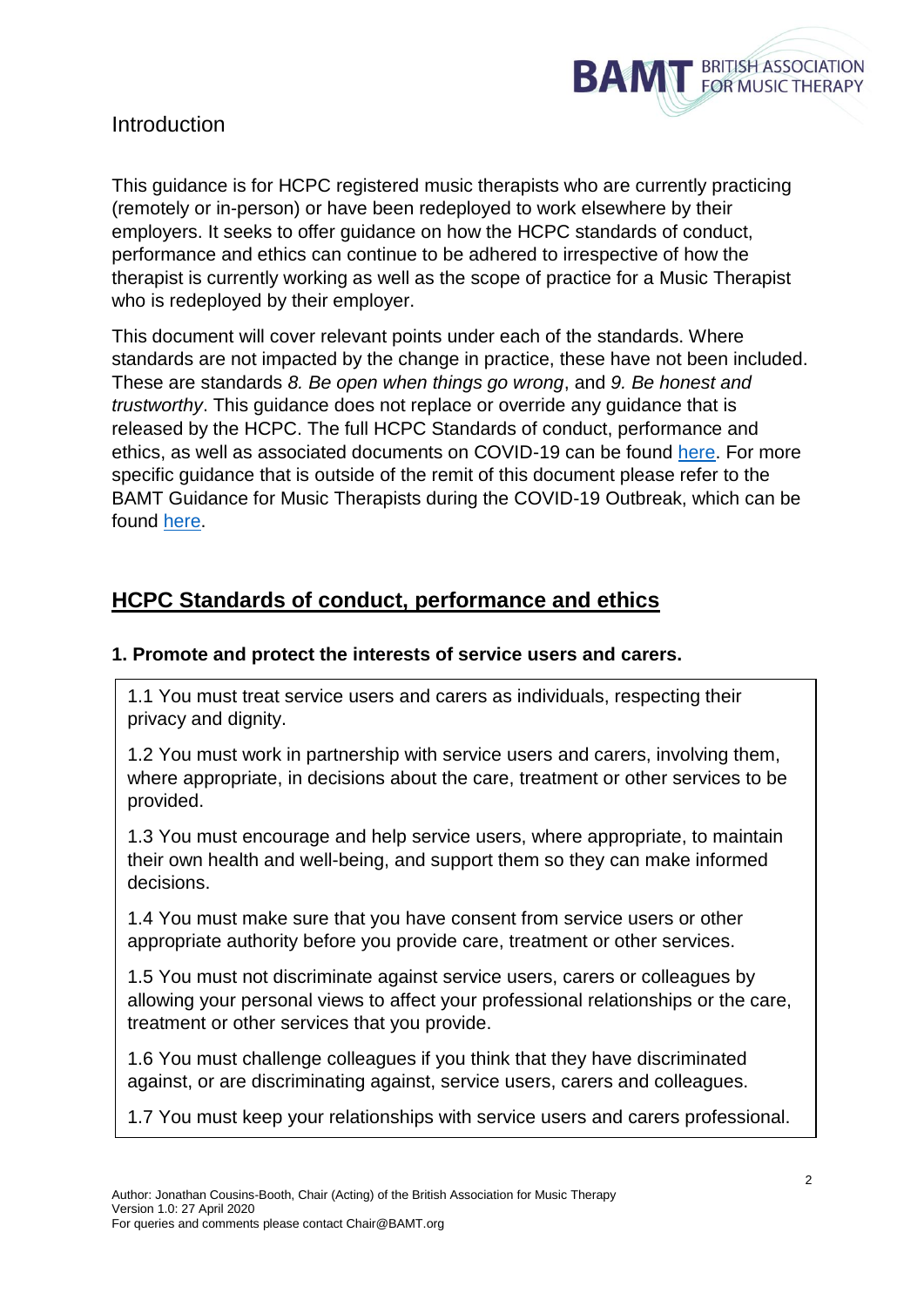

#### Face to Face Sessions

Prior to the start of any face-to-face session therapists need to ensure that neither the therapist nor the client have any symptoms of Covid-19. This continues to protect the health of both parties. If a client is showing symptoms then the therapist has a duty to encourage them to share this with the relevant professional(s) involved in their network. If the client is deemed not to have capacity, or does not wish to share this information, then the therapist has a duty to report this by following the safeguarding procedures set out by their employer.

The therapist leading the session should re-contract (written or verbal) the boundaries of the session bearing in mind the current restrictions on operating. This will give the client the opportunity to give consent or to place sessions on hold. If consent is given then it can still be removed at any time.

If the therapist has symptoms or is diagnosed with Covid-19 then they should not be working and be self-isolating for at least seven days.

#### Remote Sessions

Remote music therapy sessions may not be appropriate for every client. The therapist has a duty to consider all the implications of their client accessing music therapy via a remote means. Before deciding on any therapy arrangement the situation should be explored with the client or carer, if appropriate, including any recontracting of boundaries that is necessary. Therapists should consider how a client can contact them if they are working 'out of office'. Online sessions should only be conducted if the therapist feels competent in facilitating a remote session and has deemed it safe and secure for both parties, as well as consent having been given by the client.

#### Redeployed Away from Clinical Duties

If you are a therapist that has been redeployed to a non-clinical role, or a position within a different team, then it is your duty to ensure that you are aware of the relevant policies and procedures in order to promote and protect the interests of service users and their carers. These may be different ways of practising than you are used to in your normal role. These should be adhered to as long as they fall within the scope of practice (see standard 3).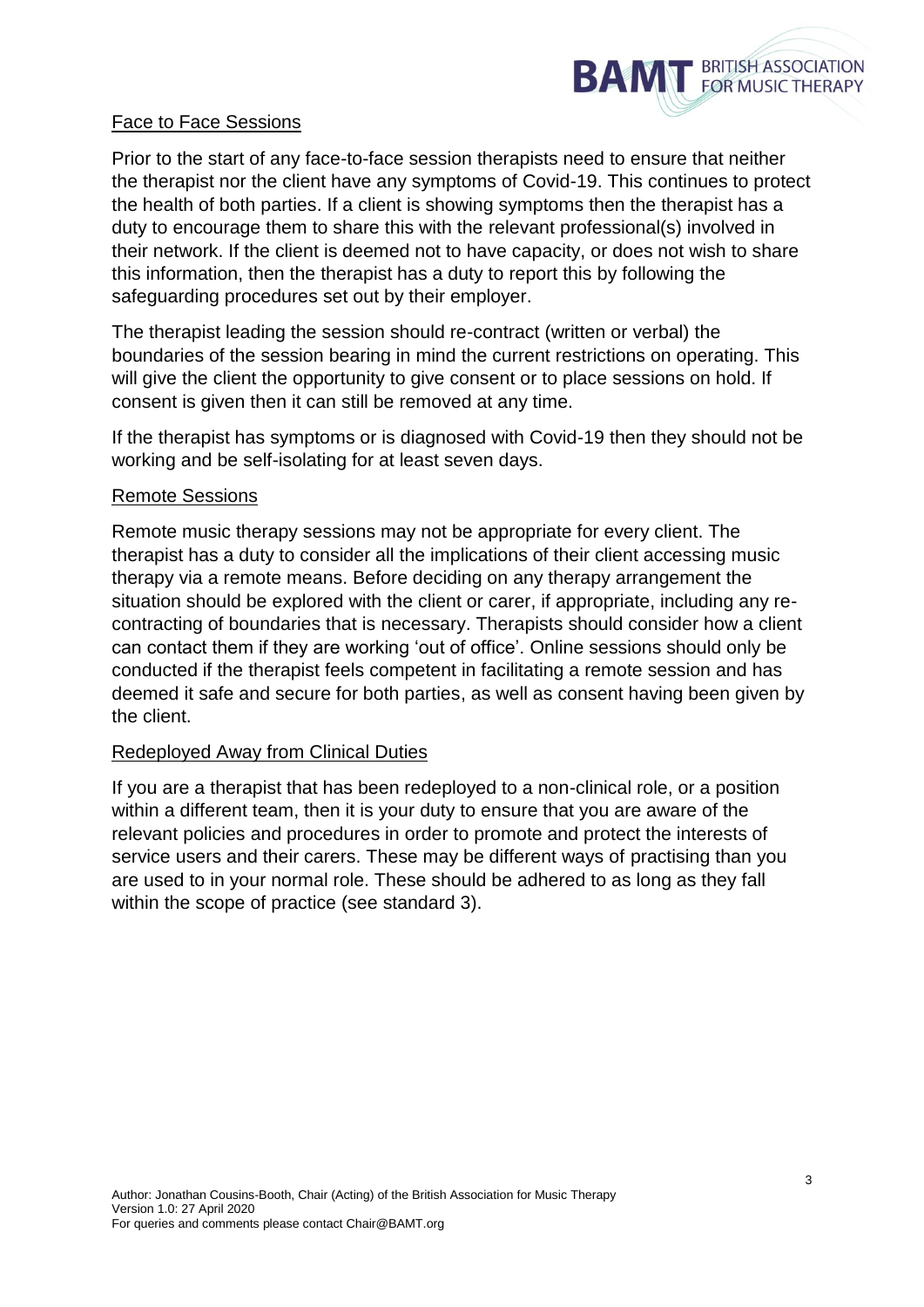

#### <span id="page-3-0"></span>**2**. **Communicate appropriately and effectively**

2.1 You must be polite and considerate.

2.2 You must listen to service users and carers and take account of their needs and wishes.

2.3 You must give service users and carers the information they want or need, in a way they can understand.

2.4 You must make sure that, where possible, arrangements are made to meet service users' and carers' language and communication needs.

2.5 You must work in partnership with colleagues, sharing your skills, knowledge and experience where appropriate, for the benefit of service users and carers.

2.6 You must share relevant information, where appropriate, with colleagues involved in the care, treatment or other services provided to a service user.

2.7 You must use all forms of communication appropriately and responsibly, including social media and networking websites.

## Face to Face Sessions

Prior to any face-to-face session the therapist must give clients any information that they need regarding how sessions have changed in regard to COVID-19. This ensures that clients are able to make informed decisions surrounding consent for therapy to take place as well as ensuring that it is in their best interest.

Therapists who would normally practice face-to-face and are not practising online should, if appropriate, endeavour to contact the client in order to communicate that sessions are being postponed.

#### Online Sessions

Prior to any online session the therapist must give clients any information that they need regarding how sessions have changed in regard to COVID-19. This ensures that clients are able to make informed decisions surrounding consent for therapy to take place as well as ensuring that it is in their best interest. Online therapy must be facilitated through a platform that is safe and secure and that the therapist feels competent to operate. Direct therapy must not be facilitated through a platform that is open access (such as live streams via YouTube, Facebook, Instagram or any other social media platform). Any platform that is used for therapy must be GDPR compliant.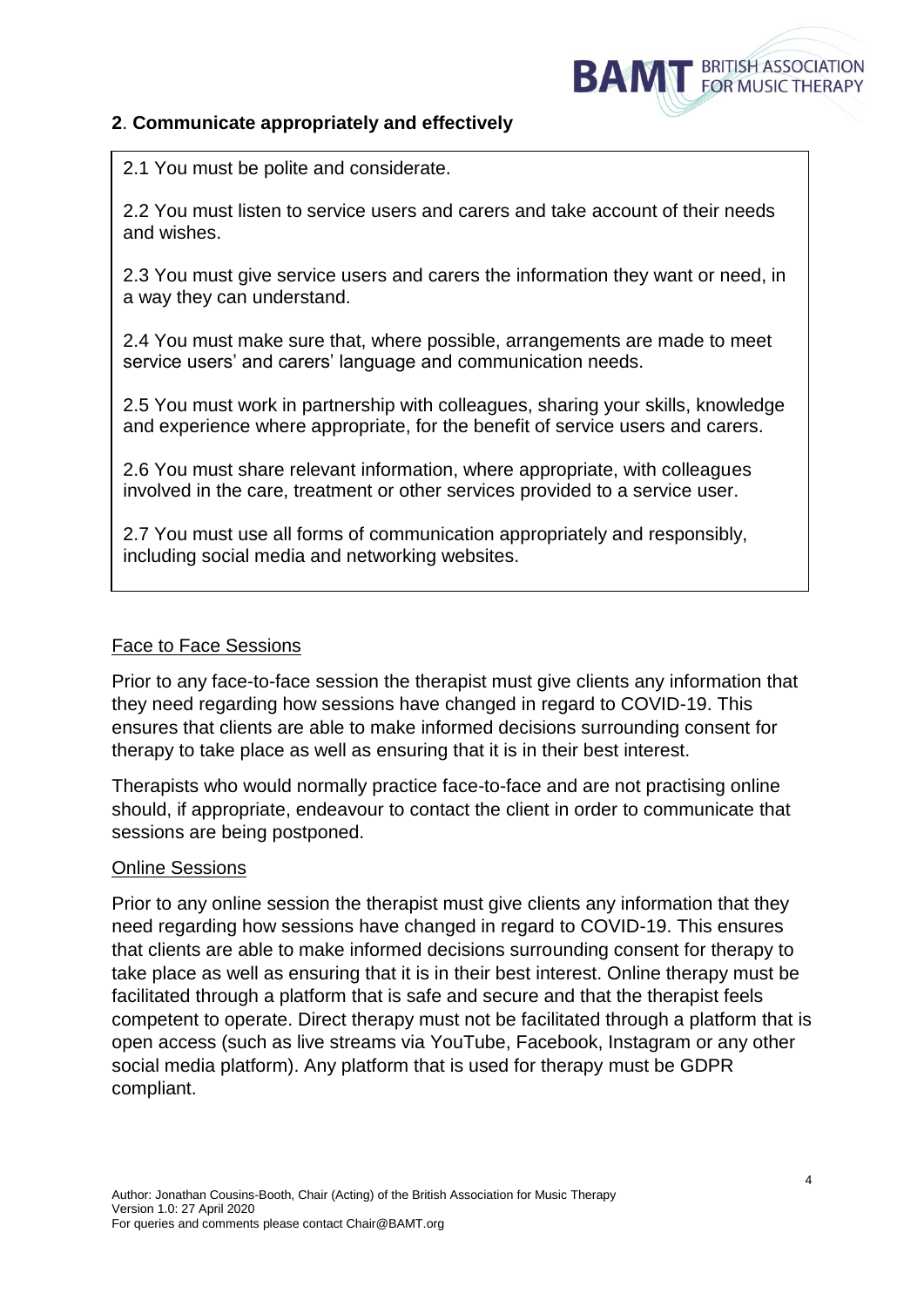

#### Redeployed Away from Clinical Duties

Therapists who have been redeployed away from their normal clinical duties should continue to share their skills, knowledge and experience within their redeployed area for the benefit of clients, their families, and staff.

## <span id="page-4-0"></span>**3**. **Work within the limits of your knowledge and skills**

3.1 You must keep within your scope of practice by only practising in the areas you have appropriate knowledge, skills and experience for.

3.2 You must refer a service user to another practitioner if the care, treatment or other services they need are beyond your scope of practice.

3.3 You must keep your knowledge and skills up to date and relevant to your scope of practice through continuing professional development.

3.4 You must keep up to date with and follow the law, our guidance and other requirements relevant to your practice.

3.5 You must ask for feedback and use it to improve your practice.

#### Face to Face Sessions

Any therapist continuing with face-to-face practice must ensure that they are following the latest guidance from the government and their employer (or contractor). It is the therapist's responsibility to ensure that their practice is in line with latest guidance.

#### Online Sessions

Therapists must make sure that they have the appropriate skill level in order to facilitate sessions online. They must be competent in the technology prior to use. If a therapist does not deem themselves competent then they must complete any relevant continuing professional development prior to engaging in online therapy sessions. It is the therapist's duty to ensure that any software they are using complies with GDPR and if relevant their employer's internal policies.

#### Redeployed Away from Clinical Duties

The response to this section has been taken from the full HCPC statement on scope of practice which can be found [here.](https://www.hcpc-uk.org/covid-19/advice/applying-our-standards/scope-of-practice/)

The unique challenges that COVID-19 presents means therapists may be asked to work in new roles. These might be outside of a therapist's traditional scope of practice. Due to pressure on services, clinicians may be asked to perform these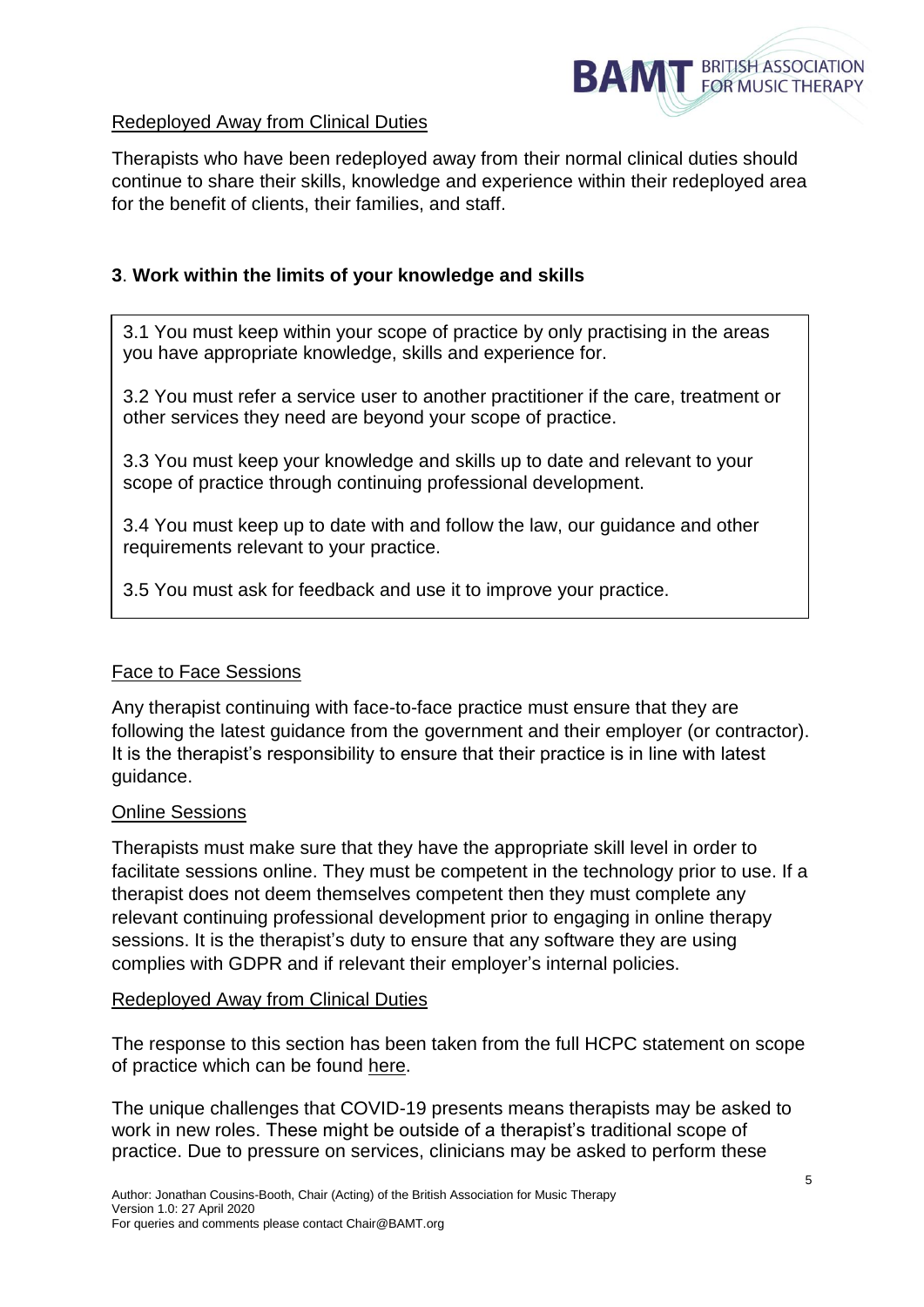

roles with limited training or supervision. To be able to respond to COVID-19, therapists must be willing to

adapt their practice to the demands of the current climate. However, it is important this does not come at the cost of practicing safely and effectively.

The HCPC define scope of practice as the limit of the therapist's knowledge, skills and experience. Therapists must work within their scope of practice at all times. Determining what is and is not part of a therapist's scope of practice will be for the therapist to decide using their professional judgement. The HCPC standards of proficiency may inform the therapist's scope of practice, as well as their job description, employer policies and any guidance issued by BAMT.

Even if a role is outside of what might be traditionally expected, this does not mean that it cannot be done if the therapist has the required knowledge, skills and experience. What is key is ensuring that the therapist can perform a role safely and effectively.

If the therapist is currently on the COVID-19 temporary register, then their scope of practice must be in some way connected to COVID-19.

If a therapist moves into a new area or role, it is the therapist's employer's responsibility to provide them with appropriate training and/or support (such as supervision) to ensure they are still able to practice safely and effectively.

Therapists are expected to use their professional judgement to assess what is safe and effective practice in the context in which they are working during the pandemic.

If a therapist has concerns about the level of training or support they receive, they should raise this immediately with their employer. If they do not address the concerns, the therapist should seek advice from their professional body or union as soon as they can. If matters escalate, therapists can also speak to Public Concern at Work, the whistleblowing charity who provide advice to individuals with whistleblowing concerns at work.

HCPC and BAMT recommend the therapist keep a record of any engagement they have with others during the decision making process and the reasons for any decision(s) made. Should any concerns be raised about the therapist's practice, the HCPC will take account of:

- the circumstances and context the therapist was working in;
- any steps the therapist took to raise their concerns; and
- relevant resources, guidelines and protocols in place at the time.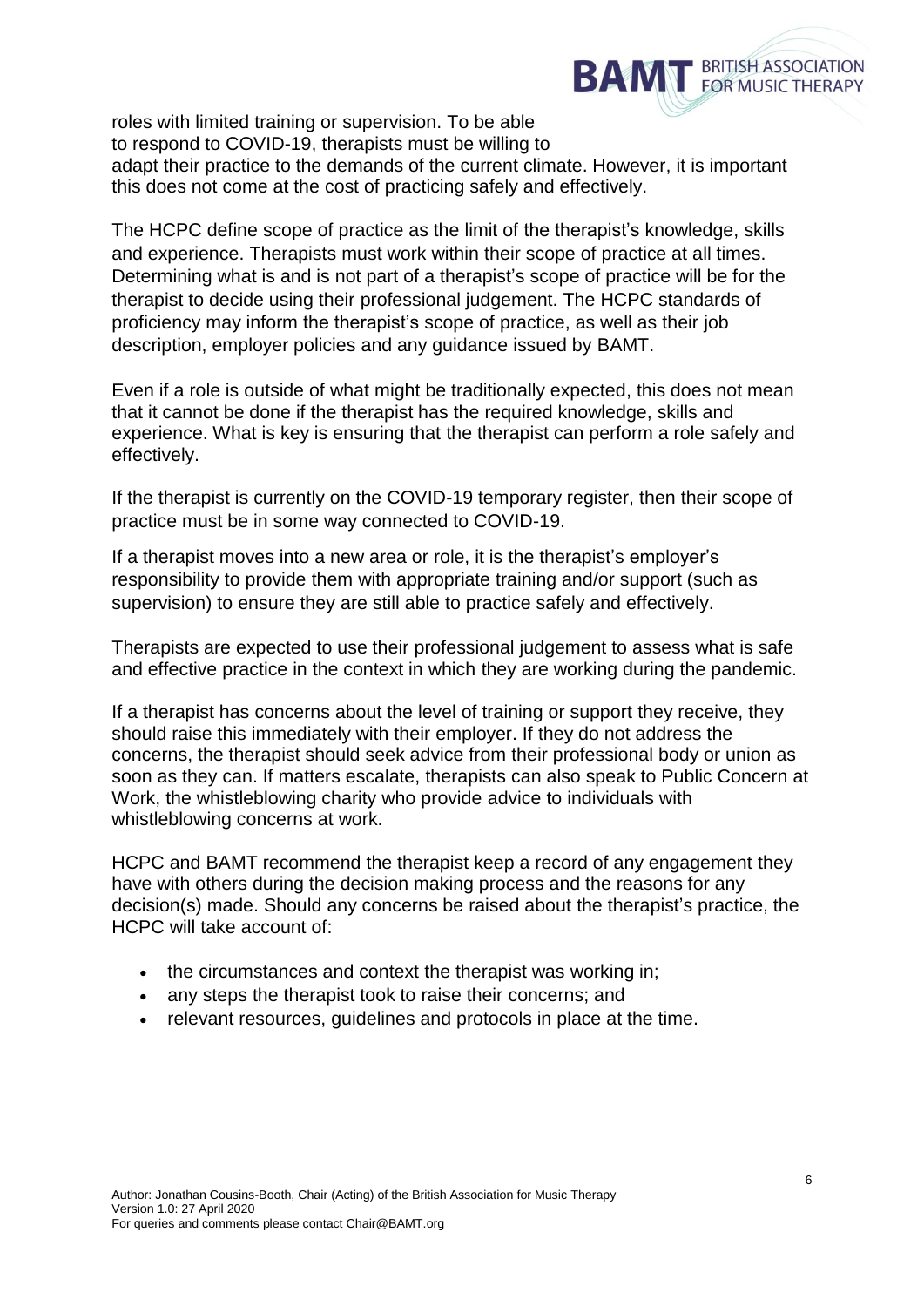

# <span id="page-6-0"></span>**4**. **Delegate Appropriately**

4.1 You must only delegate work to someone who has the knowledge, skills and experience needed to carry it out safely and effectively.

4.2 You must continue to provide appropriate supervision and support to those you delegate work to.

## Face to Face Sessions & Online Sessions

If a therapist is no longer delivering face-to-face sessions then BAMT recommend that, where appropriate, sessions are carried out online. Where this is not appropriate the employer should consider the role of the therapist in terms of providing other psychological support to the client, or their family, where they are qualified to do so. Only in exceptional circumstances, such as the therapist going on long-term leave or leaving the service, should a therapist delegate responsibility for their clients to another therapist.

It is imperative that a therapist continues to obtain supervision in line with HCPC requirements. It would be the recommendation of BAMT that face-to-face clinical supervision does not take place until government guidance on social distancing is relaxed. BAMT recommend the use of GDPR compliant online platforms in order to undertake and deliver supervision.

#### Redeployed Away from Clinical Duties

<span id="page-6-1"></span>It is imperative that a therapist continues to obtain supervision in line with HCPC requirements. If a clinician has been redeployed elsewhere then they should be given the appropriate supervision by their employer.

#### **5. Respect Confidentiality**

5.1 You must treat information about service users as confidential.

5.2 You must only disclose confidential information if:

- you have permission;
- $\bullet$  the law allows this;
- it is in the service user's best interests; or
- it is in the public interest, such as if it is necessary to protect public safety or prevent harm to other people.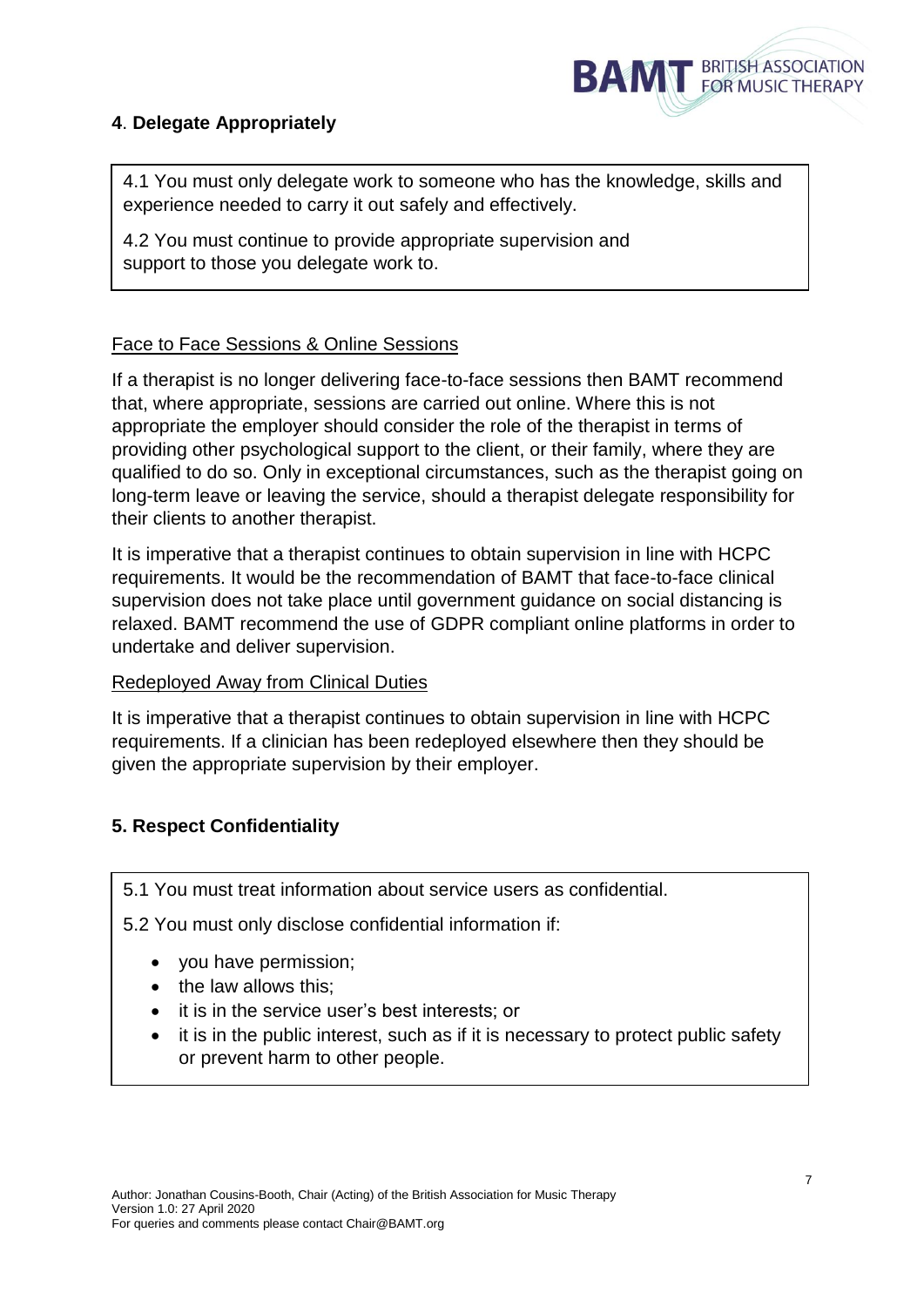

#### Face to Face Sessions & Online Sessions

Therapists should continue to follow the confidentiality policy laid out by their employer. If a client is showing symptoms then the therapist has a duty to encourage them to share this with the relevant professional(s) involved in their network. If the client is deemed not to have capacity, or does not wish to share this information, then the therapist has a duty to report this by following the safeguarding procedures set out by their employer.

#### Redeployed Away from Clinical Duties

If a therapist has been redeployed by their employer then it is their responsibility to make sure that they are aware of any changes in the confidentiality policy for the new area that they are working in.

## <span id="page-7-0"></span>**6. Manage Risk**

6.1 You must take all reasonable steps to reduce the risk of harm to service users, carers and colleagues as far as possible.

6.2 You must not do anything, or allow someone else to do anything, which could put the health or safety of a service user, carer or colleague at unacceptable risk.

6.3 You must make changes to how you practise, or stop practising, if your physical or mental health may affect your performance or judgement, or put others at risk for any other reason.

# Face to Face Sessions

Prior to any face-to-face contact therapists should ensure that either they or the client are not showing any symptoms of COVID-19. BAMT recommend that therapists carrying out face-to-face sessions use a limited supply of instruments that are disinfected after each client and left to dry after cleaning. Therapists and clients should not be using wind instruments due to the increased potential risk of infection. Where necessary therapists should wear appropriate PPE as instructed by their employers, in line with government and NHS guidelines.

If a therapist is not satisfied with the safety measurements being put in place by their employer they should discuss this with their employer and raise the matter formally and, if necessary, seek advice from their professional body or union as soon as they can. If matters escalate, therapists can also speak to Public Concern at Work, the whistleblowing charity who provides advice to individuals with whistleblowing concerns at work. This also includes situations where the therapist deems it not safe for them to currently practice face to face due to themselves being vulnerable, living with somebody who is in the vulnerable or shielding category, or appropriate adjustments not being made to cater for a therapist's physical or mental health.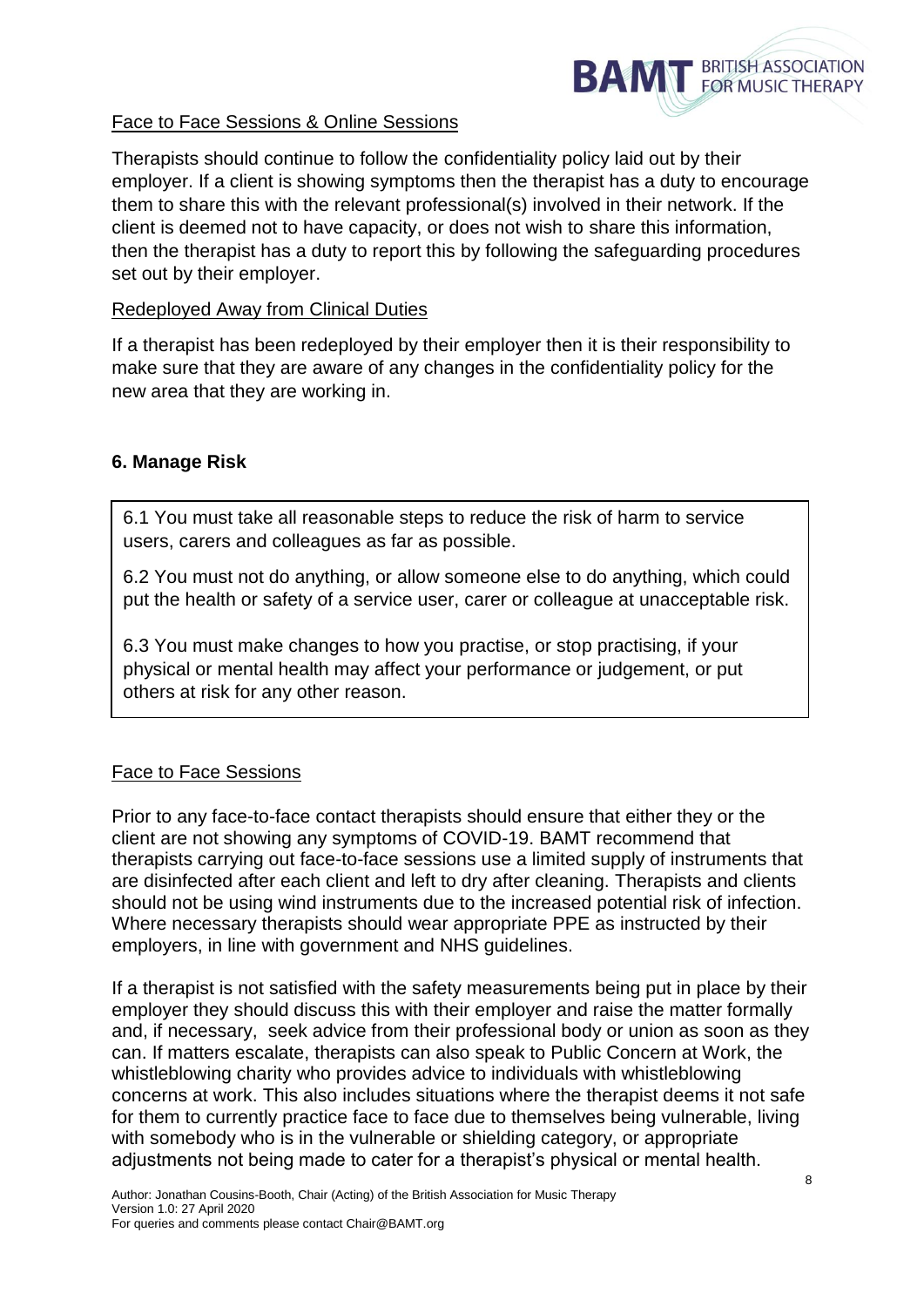

#### Online Sessions

Where therapy sessions are being conducted online BAMT would recommend, where appropriate, that the therapist has a check-in and check-out with a carer, parent or professional, working with the client at the start and end of the session. This will give the opportunity for any information sharing that is needed. If sessions are normally recorded, and this is an area that has been previously contracted with the client, then where possible the therapist should continue to record the sessions. Where it is not the norm for sessions to be recorded, BAMT would recommend that the therapist use their professional judgement to determine the appropriateness and the impact that recording the sessions could have on the therapeutic relationship both currently, as well as when sessions return to being face-to-face. Where sessions are to be recorded the therapist must ensure that the appropriate consent has been sought.

#### Redeployed Away from Clinical Duties

Therapists should follow the guidance of their employer as to how risk is managed in their new work setting. If a therapist is not satisfied with the safety measurements being put in place by their employer they should seek advice from their professional body or union as soon as they can. If matters escalate, therapists can also speak to Public Concern at Work, the whistleblowing charity who provides advice to individuals with whistleblowing concerns at work. This also includes situations where the therapist deems it not safe for them to currently practice face to face due to themselves being vulnerable, living with somebody who is in the vulnerable or shielding category, or appropriate adjustments not being made to cater for a therapist's physical or mental health.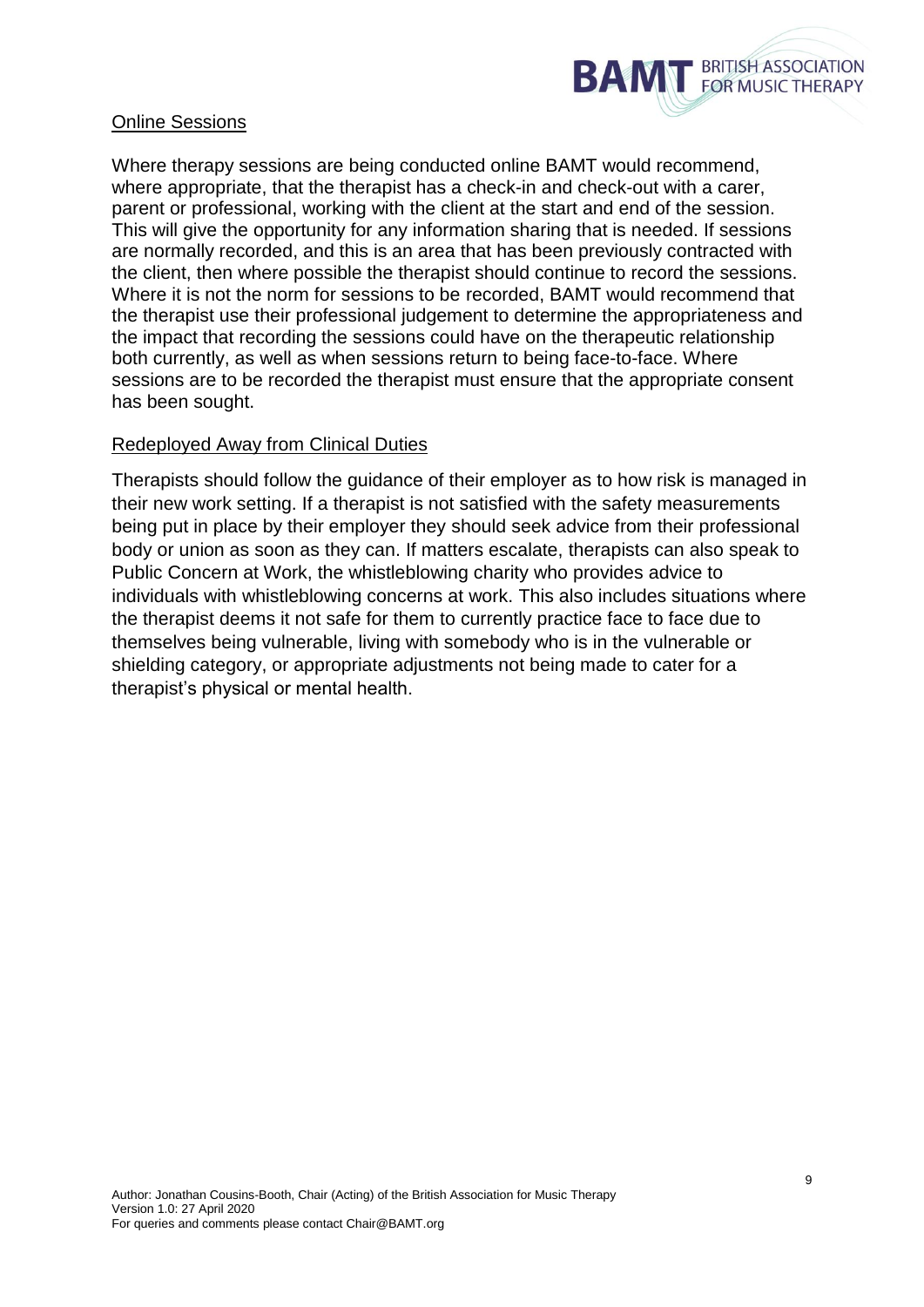

# <span id="page-9-0"></span>**7. Report Concerns about Safety**

7.1 You must report any concerns about the safety or well-being of service users promptly and appropriately.

7.2 You must support and encourage others to report concerns and not prevent anyone from raising concerns.

7.3 You must take appropriate action if you have concerns about the safety or well-being of children or vulnerable adults.

7.4 You must make sure that the safety and well-being of service users always comes before any professional or other loyalties.

7.5 You must follow up concerns you have reported and, if necessary, escalate them.

7.6 You must acknowledge and act on concerns raised to you, investigating, escalating or dealing with those concerns where it is appropriate for you to do so.

## All Therapists

Therapists, regardless of current practice area, should ensure that they are aware of the reporting procedure as set out by their employer, including any new procedures in place surrounding COVID-19 and changes in working practice.

# <span id="page-9-1"></span>**8. Be open when things go wrong**

This standard has been deliberately omitted.

#### <span id="page-9-2"></span>**9. Be honest and trustworthy**

This standard has been deliberately omitted.

#### <span id="page-9-3"></span>**10. Keep records of your work**

10.1 You must keep full, clear, and accurate records for everyone you care for, treat, or provide other services to.

10.2 You must complete all records promptly and as soon as possible after providing care, treatment or other services.

10.3 You must keep records secure by protecting them from loss, damage or inappropriate access.